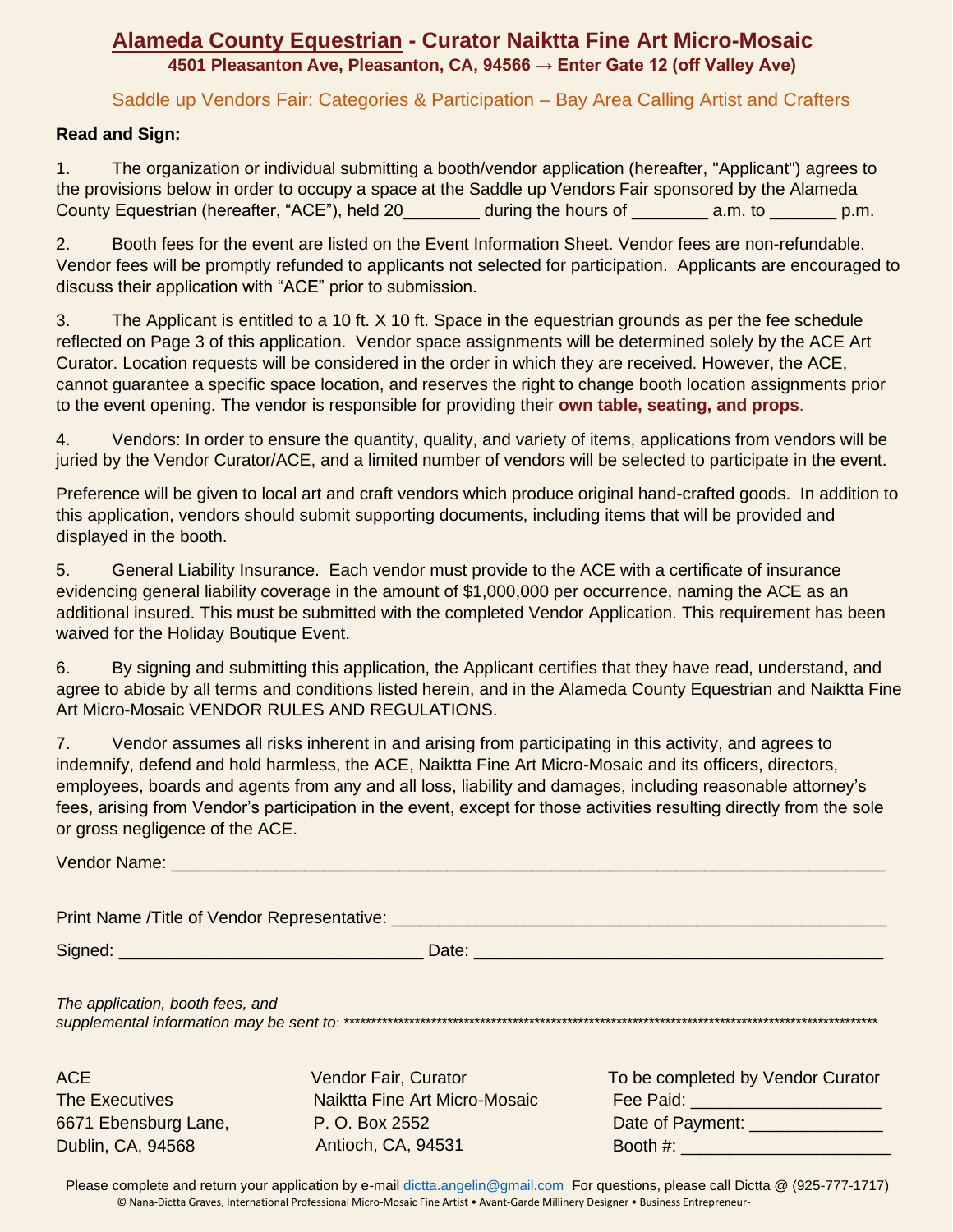# **Alameda County Equestrian - Curator Naiktta Fine Art Micro-Mosaic**

**4501 Pleasanton Ave, Pleasanton, CA, 94566 → Enter Gate 12 (off Valley Ave)**

Saddle up Vendor Fair: Categories & Participation – Bay Area Calling Artist and Crafters

#### **BOOTH POLICIES**

- 1. Booth participants are responsible for the security of their property.
	- . Groups must comply with all ordinances, codes, laws, rules and regulations of the City, County, State.
	- . The Vendor Curator retains the right to refuse or limit vendors.
	- . The ACE is not responsible for injury or loss due to fire, theft, vandalism or weather.
	- . Booths must be staffed the entire hours of the event.
	- . The County Police Department may inspect booths of chance and sales. Items deemed inappropriate by the Police Dept. will be asked to be removed (or the booth will be closed) even if the items are listed on the vendor contract.
- 2. When the booth space is filled, the Vendor Curator and ACE are not required to provide any equipment, material, or space to other groups.
	- . The Vendor Curator and ACE shall keep written documentation of all vendors and shall be responsible for all record keeping and documentation of booth space, vendors, groups and organizations.
- 3. Booth Procedures and Selection
	- . To be considered for selection, all vendors must submit their application to the Vendor Curator at least 10 days prior to the event they wish to participate in.
	- . The Vendor Curator is to complete correspondence with applicants.
	- . The Vendor Curator is to collect applications and fees.
	- . Applications are available online or by E-mail
	- . Booths will be filled on a first come-first served basis in accordance with Section 1, above.
- 4. The Vendor Curator /ACE is responsible for enforcing these rules. Failure on the part of an individual to adhere to the rules will result in removal, forfeiture of fees and the inability to return to future events.

**TRASH AND REFUSE:** The Vendor Curator **WILL NOT** provide trash service for use by the vendors.

- a. Each vendor is asked to remove the trash they generate within the proximity of their booth.
- b. Each vendor is responsible for and must maintain the booth's inside trash containers.
- c. The Foundation strongly encourages vendors to recycle at all possible opportunities

**ANIMALS:** NO ANIMALS ARE ALLOWED ON THE EVENT PREMISES in association with the vendor tents. \*Only certified guide or hearing dogs are allowed at the Event\***.**

**POLICE, FIRE AND EMERGENCY UNITS:** There is no security during the event, and the ultimate responsibility rests with the vendor. The County of Alameda and ACE will not assume responsibility for lost or stolen property. All participants are subject to and must comply immediately with any and all additional safety or fire protection requests, by City of Pleasanton, County Fire Department, or Pleasanton Police Department.

**PERMITS**: Vendors, responsible for obtaining the appropriate permits from local authorities for their operation.

**County OF Alameda BUSINESS LICENSE**: Vendors, responsible for obtaining a business license from the City of County.

**California Seller's Permit**: Vendors are responsible for reporting and paying their own State Sales Tax.

### **SIGN HERE:**

\_\_\_\_\_\_\_\_\_\_\_\_\_\_\_\_\_\_\_\_\_\_\_\_\_\_\_\_\_ ("Vendor") hereby acknowledges receipt of the Vendor Curator, Arts & ACE Vendor Rules and Regulations. Vendor, agrees to forth in the above Rules and Regulations.

Printed Vendor Name\_\_\_\_\_\_\_\_\_\_\_\_\_\_\_\_\_\_\_\_\_\_\_\_\_\_\_\_\_\_\_\_\_\_\_\_\_\_\_\_\_\_\_\_\_ Date \_\_\_\_\_\_\_\_\_\_\_\_\_\_\_\_\_\_\_\_

Please complete and return your application by e-mail [dictta.angelin@gmail.com](mailto:dictta.angelin@gmail.com) For questions, please call Dictta @ (925-777-1717) © Nana-Dictta Graves, International Professional Micro-Mosaic Fine Artist • Avant-Garde Millinery Designer • Business Entrepreneur-